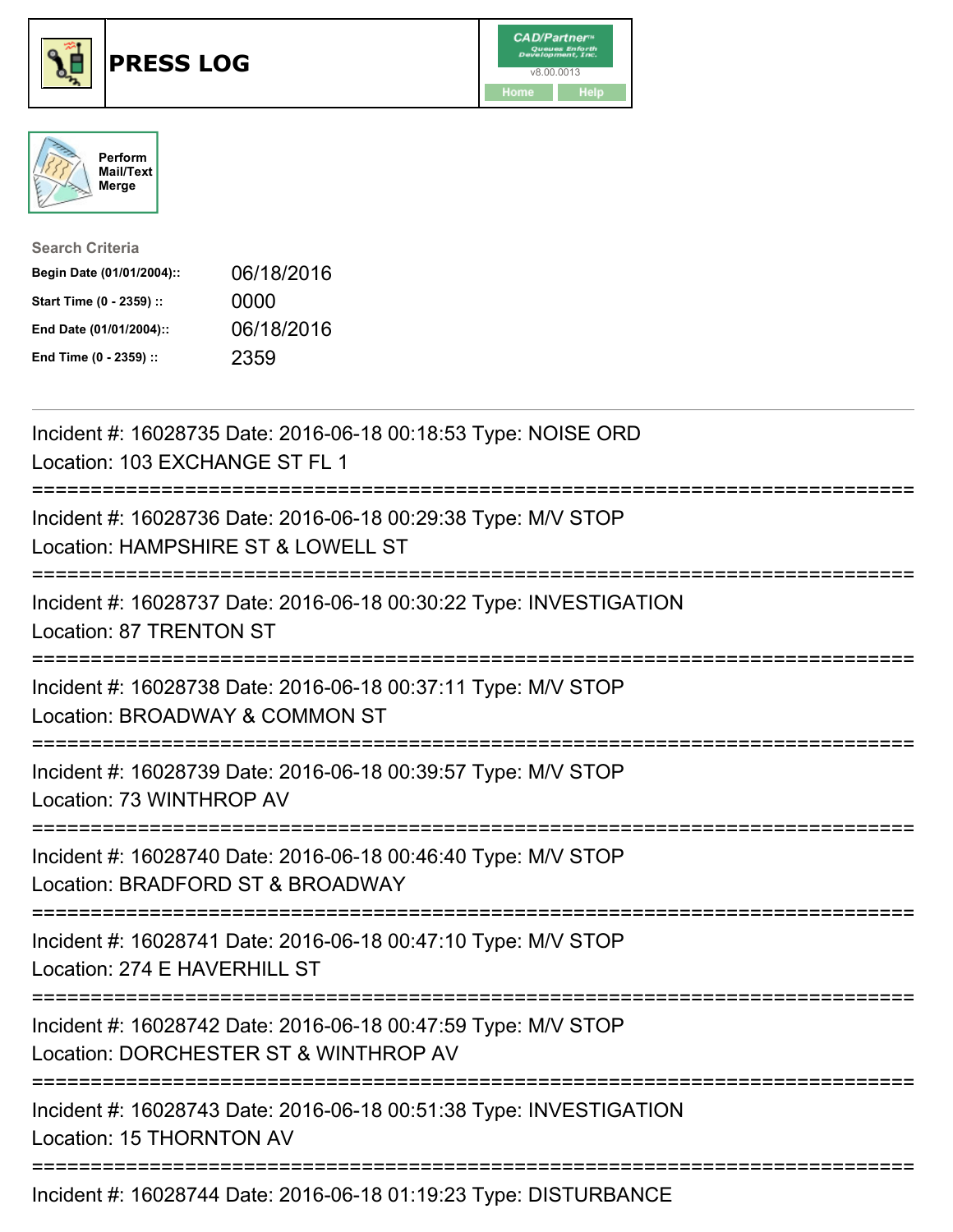Location: 47 TREMONT ST FL 1

| Incident #: 16028745 Date: 2016-06-18 01:29:29 Type: M/V STOP<br>Location: BROADWAY & LOWELL ST                   |
|-------------------------------------------------------------------------------------------------------------------|
| Incident #: 16028746 Date: 2016-06-18 01:38:34 Type: UNWANTEDGUEST<br>Location: WARD SIX CLUB / 57 SPRINGFIELD ST |
| Incident #: 16028747 Date: 2016-06-18 01:44:51 Type: NOISE ORD<br>Location: 65 FRANKLIN ST #3B                    |
| Incident #: 16028748 Date: 2016-06-18 01:49:23 Type: E911 HANGUP<br>Location: 172 BAILEY ST                       |
| Incident #: 16028749 Date: 2016-06-18 02:05:11 Type: M/V STOP<br>Location: DEN ROCK / null                        |
| Incident #: 16028751 Date: 2016-06-18 02:08:19 Type: CK WELL BEING<br>Location: 163 UNION ST                      |
| Incident #: 16028750 Date: 2016-06-18 02:09:59 Type: M/V STOP<br>Location: ESSEX ST & FRANKLIN ST                 |
| Incident #: 16028752 Date: 2016-06-18 02:12:42 Type: FIGHT<br>Location: ESSEX ST & JACKSON ST                     |
| Incident #: 16028753 Date: 2016-06-18 02:12:53 Type: DISORDERLY<br>Location: 81 HAVERHILL ST                      |
| Incident #: 16028754 Date: 2016-06-18 02:16:20 Type: EXTRA SURVEIL<br>Location: SAM'S FOOD STORE / 389 BROADWAY   |
| Incident #: 16028755 Date: 2016-06-18 02:20:26 Type: FIGHT<br>Location: ESSEX ST & NEWBURY ST                     |
| Incident #: 16028756 Date: 2016-06-18 02:24:33 Type: M/V STOP<br>Location: HAVERHILL ST & UNION ST                |
| Incident #: 16028757 Date: 2016-06-18 02:28:52 Type: TOW OF M/V<br>Location: TRESPASS / 55 FRANKLIN ST            |
| Incident #: 16028758 Date: 2016-06-18 02:30:41 Type: A&B PAST                                                     |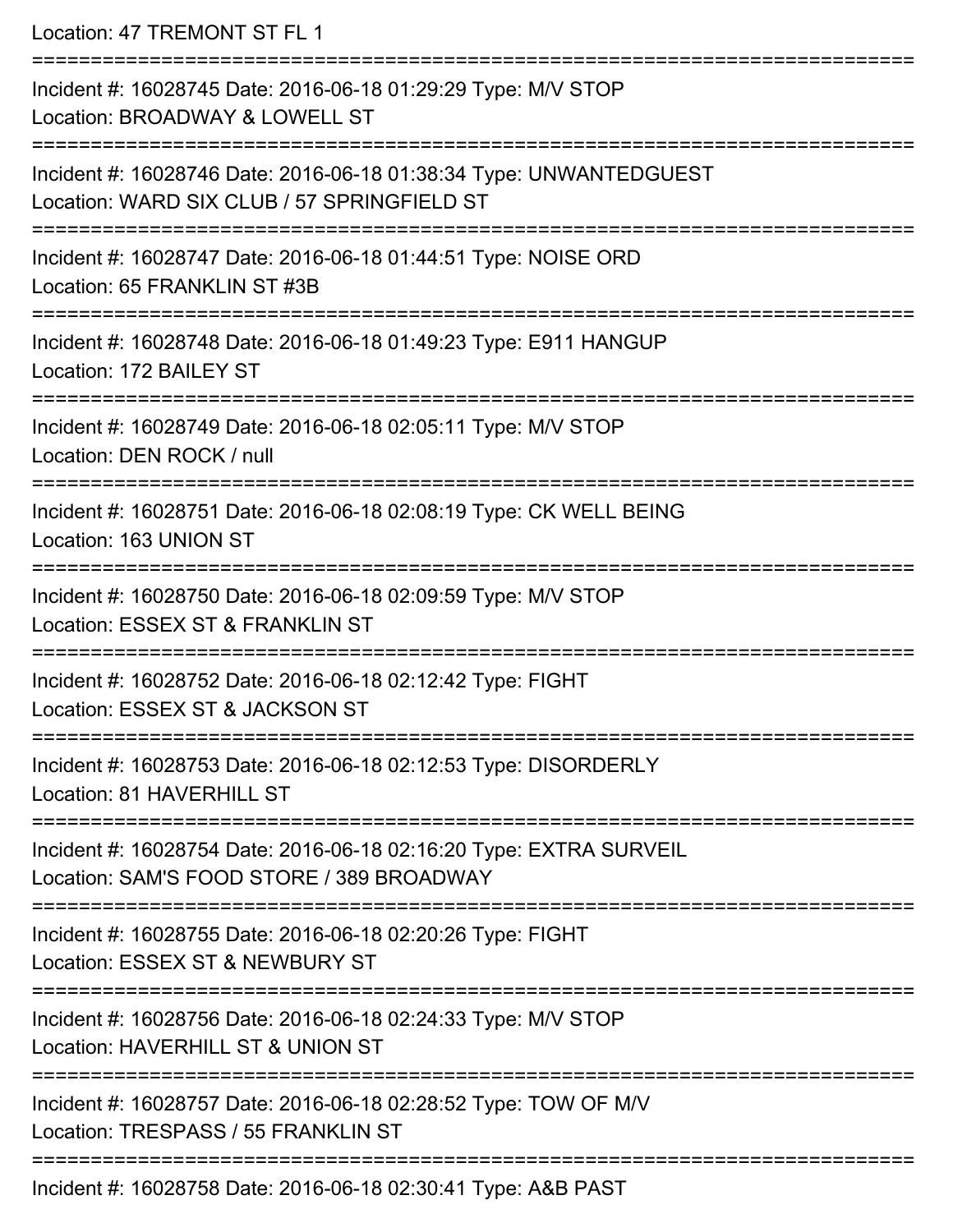| Incident #: 16028759 Date: 2016-06-18 02:31:03 Type: M/V STOP<br>Location: HAVERHILL ST & JACKSON ST              |
|-------------------------------------------------------------------------------------------------------------------|
| Incident #: 16028760 Date: 2016-06-18 02:33:10 Type: M/V STOP<br>Location: 255 WATER ST                           |
| Incident #: 16028761 Date: 2016-06-18 02:36:15 Type: M/V STOP<br>Location: AMESBURY ST & ESSEX ST                 |
| Incident #: 16028762 Date: 2016-06-18 02:41:17 Type: FIRE WORKS<br>Location: CLIFTON ST & EASTON ST               |
| Incident #: 16028763 Date: 2016-06-18 03:04:53 Type: DISTURBANCE<br>Location: 6 SUMMIT AV                         |
| Incident #: 16028764 Date: 2016-06-18 03:06:14 Type: BUILDING CHK<br>Location: CROWN FRIED CHICKEN / 205 BROADWAY |
| Incident #: 16028765 Date: 2016-06-18 03:07:20 Type: DISORDERLY<br>Location: 1 TREMONT ST #8                      |
| Incident #: 16028766 Date: 2016-06-18 03:14:02 Type: M/V STOP<br>Location: BROADWAY & MANCHESTER ST               |
| Incident #: 16028767 Date: 2016-06-18 03:20:01 Type: DISTURBANCE<br>Location: 62 MILTON ST                        |
| Incident #: 16028768 Date: 2016-06-18 03:22:58 Type: M/V STOP<br>Location: BROADWAY & VALLEY ST                   |
| Incident #: 16028769 Date: 2016-06-18 03:28:05 Type: M/V STOP<br>Location: BROADWAY & LAKE ST                     |
| Incident #: 16028770 Date: 2016-06-18 03:32:26 Type: M/V STOP<br>Location: BROADWAY & TREMONT ST                  |
| Incident #: 16028771 Date: 2016-06-18 03:40:50 Type: AUTO ACC/NO PI<br>Location: 200 PARKER ST                    |
| Incident #: 16028772 Date: 2016-06-18 03:47:33 Type: BUILDING CHK                                                 |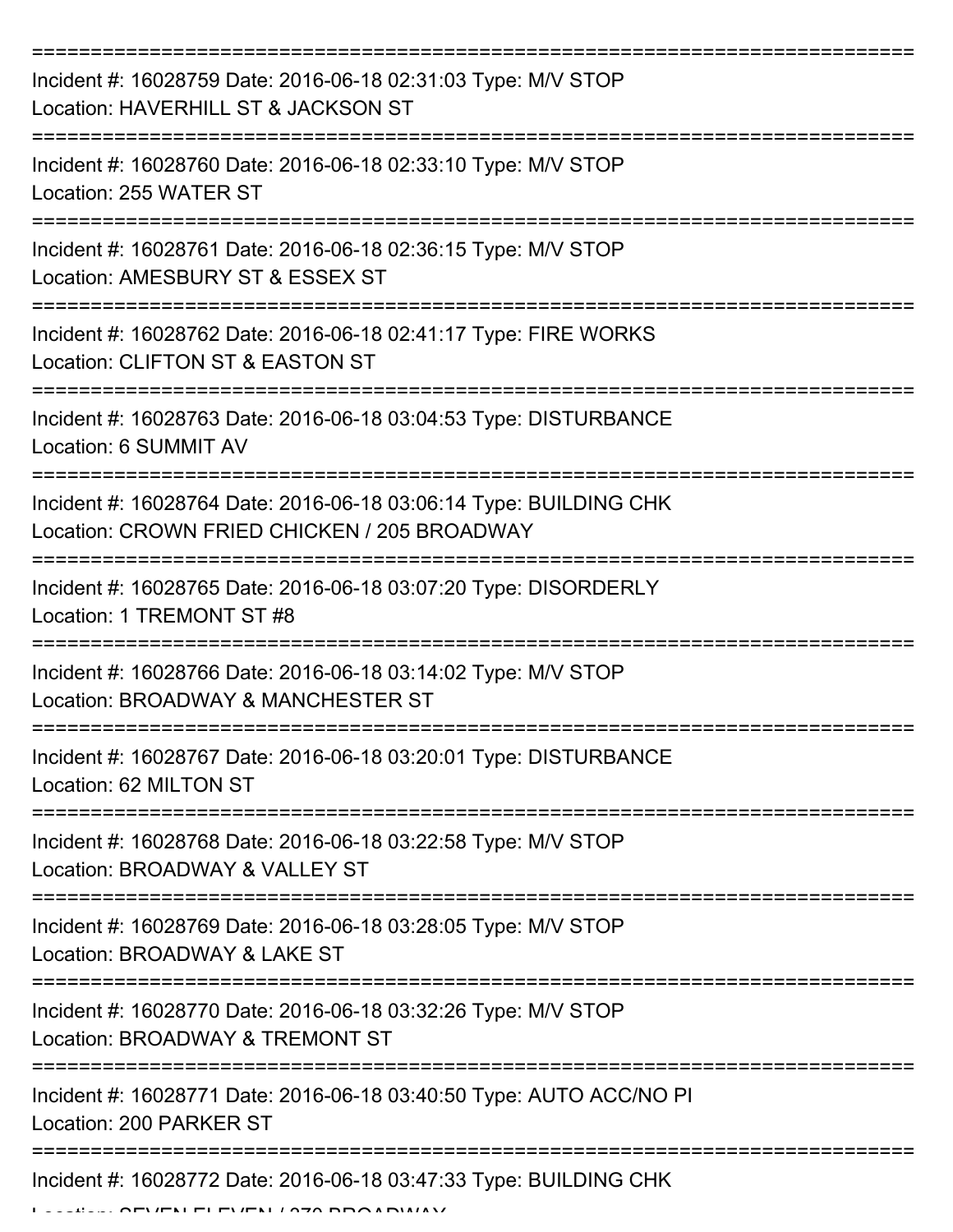| Incident #: 16028773 Date: 2016-06-18 03:49:16 Type: DISTURBANCE<br>Location: 122 MYRTLE ST FL 1           |
|------------------------------------------------------------------------------------------------------------|
| Incident #: 16028774 Date: 2016-06-18 03:56:45 Type: M/V STOP<br>Location: PROSPECT ST & SUMMIT AV         |
| Incident #: 16028775 Date: 2016-06-18 03:59:16 Type: M/V STOP<br>Location: BROADWAY & MANCHESTER ST        |
| Incident #: 16028776 Date: 2016-06-18 04:10:17 Type: DISORDERLY<br>Location: 285 ESSEX ST                  |
| Incident #: 16028777 Date: 2016-06-18 04:11:55 Type: M/V STOP<br>Location: BROADWAY & HAVERHILL ST         |
| Incident #: 16028778 Date: 2016-06-18 04:22:27 Type: M/V STOP<br>Location: BRADFORD ST & BROADWAY          |
| Incident #: 16028779 Date: 2016-06-18 04:32:01 Type: MAL DAMAGE<br>Location: 40 KNOX ST FL 1               |
| Incident #: 16028780 Date: 2016-06-18 04:45:25 Type: SUS PERS/MV<br>Location: 16 CHESTER ST                |
| Incident #: 16028781 Date: 2016-06-18 04:58:16 Type: M/V STOP<br>Location: ANDOVER ST & BEACON ST          |
| Incident #: 16028782 Date: 2016-06-18 05:02:44 Type: B&E/MV/PAST<br>Location: 522 ANDOVER ST               |
| Incident #: 16028783 Date: 2016-06-18 05:34:50 Type: DISTURBANCE<br>Location: 184 PARK ST                  |
| Incident #: 16028784 Date: 2016-06-18 05:42:58 Type: B&E/MV/PAST<br>Location: 12 DIAMOND ST                |
| Incident #: 16028785 Date: 2016-06-18 06:29:00 Type: ALARMS<br>Location: SHOWCASE CINEMA / 6 CHICKERING ST |
| Incident #: 16028786 Date: 2016-06-18 06:54:21 Type: ALARMS                                                |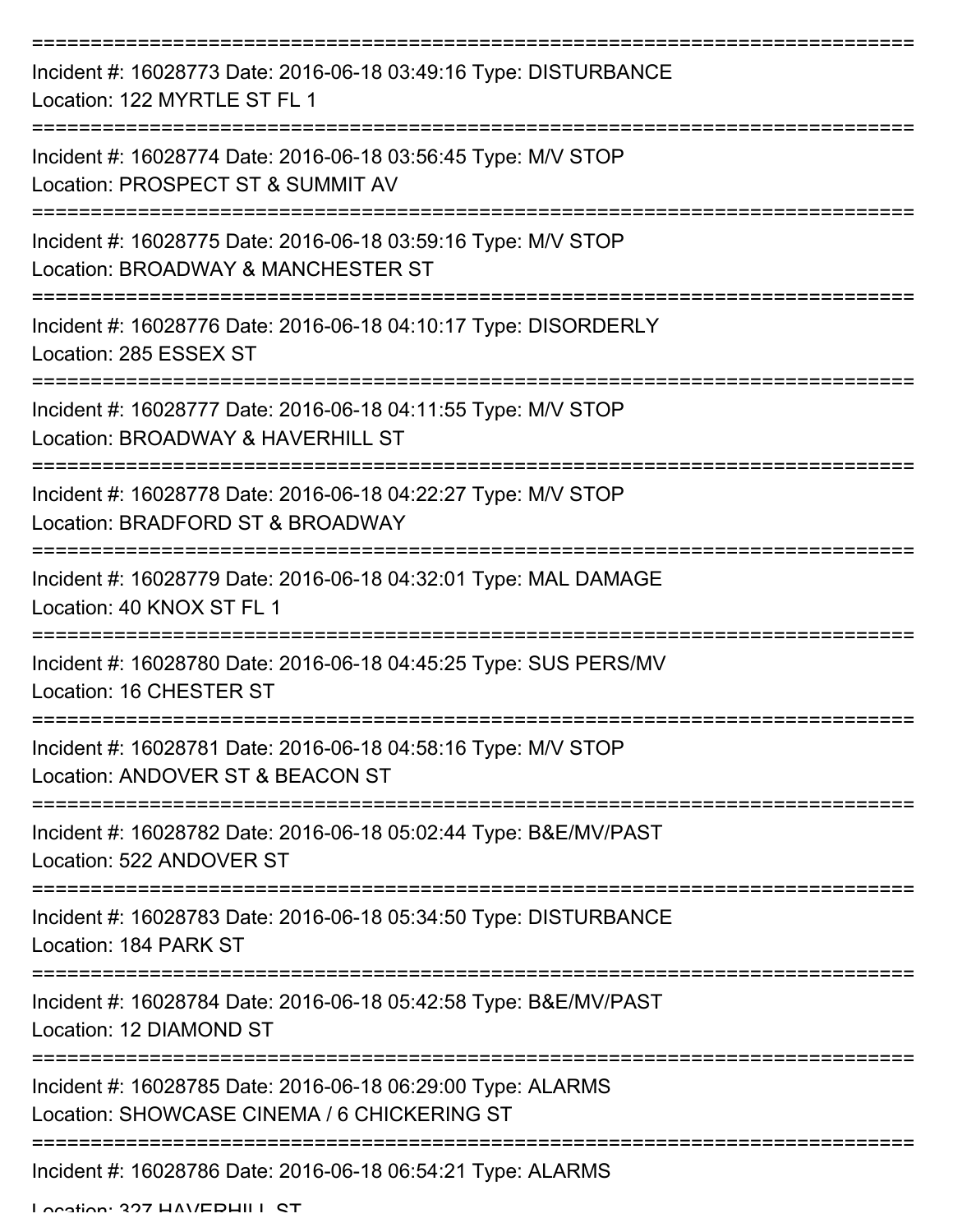| Incident #: 16028787 Date: 2016-06-18 07:15:31 Type: STOL/MV/PAS<br>Location: 9 SUMMER ST          |
|----------------------------------------------------------------------------------------------------|
| Incident #: 16028788 Date: 2016-06-18 07:28:09 Type: PARK & WALK<br>Location: 205 BROADWAY         |
| Incident #: 16028789 Date: 2016-06-18 07:31:54 Type: M/V STOP<br>Location: S BROADWAY & SALEM ST   |
| Incident #: 16028790 Date: 2016-06-18 07:33:53 Type: LARCENY/PAST<br>Location: 247 HIGH ST         |
| Incident #: 16028791 Date: 2016-06-18 07:36:44 Type: M/V STOP<br>Location: BROADWAY & LAKE ST      |
| Incident #: 16028792 Date: 2016-06-18 07:38:13 Type: M/V STOP<br>Location: MARKET ST & PARKER ST   |
| Incident #: 16028793 Date: 2016-06-18 07:40:00 Type: M/V STOP<br>Location: BROADWAY & HAVERHILL ST |
| Incident #: 16028794 Date: 2016-06-18 07:41:06 Type: M/V STOP<br>Location: BROADWAY & HAVERHILL ST |
| Incident #: 16028795 Date: 2016-06-18 07:42:57 Type: M/V STOP<br>Location: S UNION ST & SALEM ST   |
| Incident #: 16028796 Date: 2016-06-18 07:43:07 Type: M/V STOP<br>Location: BROADWAY & CROSS ST     |
| Incident #: 16028797 Date: 2016-06-18 07:43:36 Type: M/V STOP<br>Location: BROADWAY & LOWELL ST    |
| Incident #: 16028798 Date: 2016-06-18 07:50:01 Type: M/V STOP<br>Location: LOWELL ST & OXFORD ST   |
| Incident #: 16028799 Date: 2016-06-18 07:50:05 Type: M/V STOP<br>Location: BROADWAY & CROSS ST     |
| Incident #: 16028800 Date: 2016-06-18 07:53:00 Type: M/V STOP                                      |

Location: 28 ROWE ST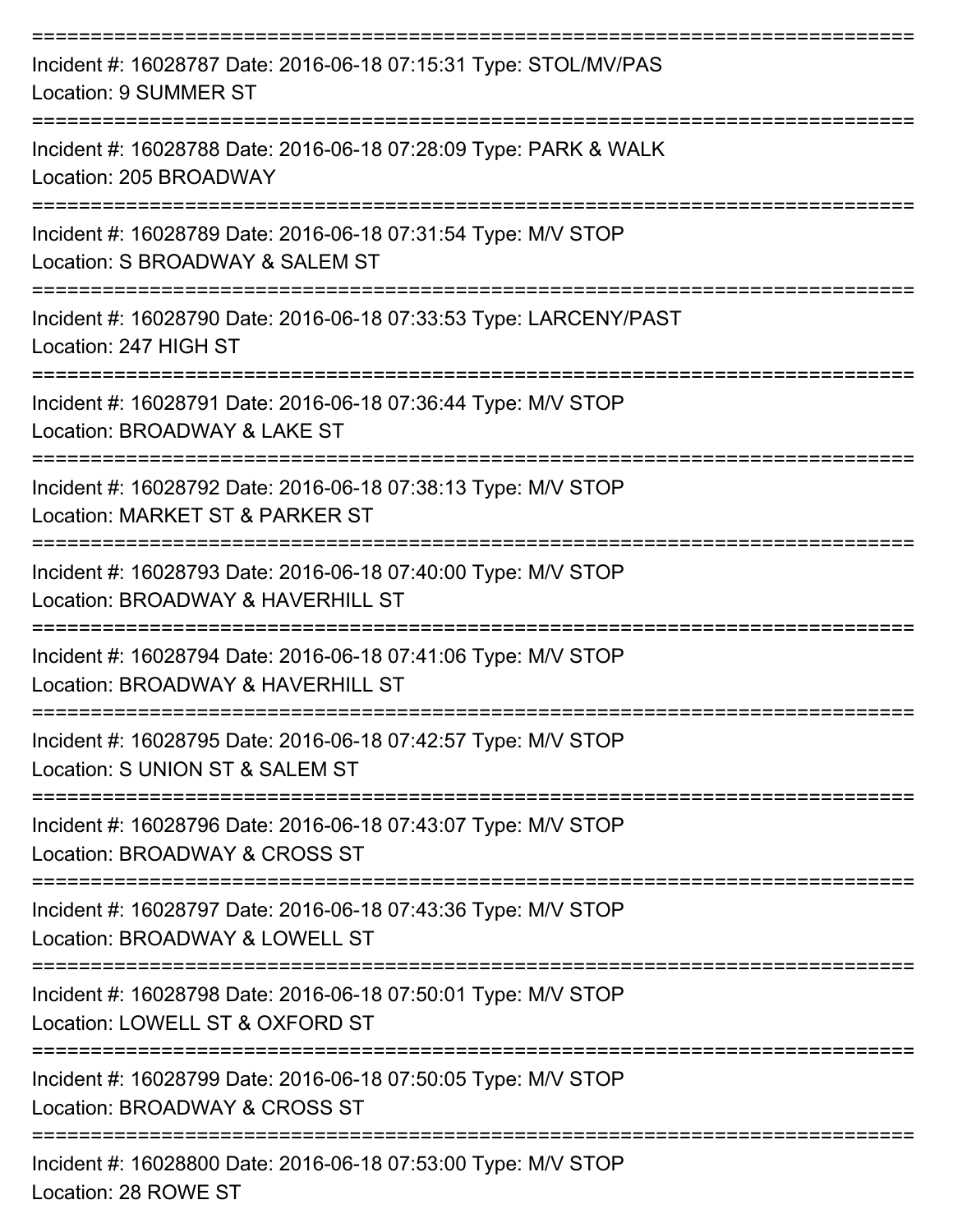| Incident #: 16028801 Date: 2016-06-18 07:54:24 Type: M/V STOP<br>Location: BROADWAY & ESSEX ST                      |
|---------------------------------------------------------------------------------------------------------------------|
| Incident #: 16028802 Date: 2016-06-18 07:56:31 Type: DRUG VIO<br>Location: 151 LAWRENCE ST                          |
| Incident #: 16028803 Date: 2016-06-18 07:58:19 Type: M/V STOP<br>Location: BROADWAY & FLORENCE ST                   |
| ====================<br>Incident #: 16028804 Date: 2016-06-18 07:58:44 Type: NOISE ORD<br>Location: 36 HAVERHILL ST |
| Incident #: 16028805 Date: 2016-06-18 08:04:24 Type: LARCENY/PAST<br>Location: 20 CHESTNUT ST                       |
| Incident #: 16028806 Date: 2016-06-18 08:08:45 Type: M/V STOP<br>Location: BROADWAY & CEDAR ST                      |
| Incident #: 16028807 Date: 2016-06-18 08:16:27 Type: MAN DOWN<br>Location: 166 MARSTON ST                           |
| Incident #: 16028808 Date: 2016-06-18 08:25:05 Type: M/V STOP<br>Location: BROADWAY & ESSEX ST                      |
| Incident #: 16028809 Date: 2016-06-18 08:29:43 Type: MAL DAMAGE<br>Location: 88 BEACON ST                           |
| Incident #: 16028810 Date: 2016-06-18 08:43:41 Type: B&E/MV/PAST<br>Location: 139 JACKSON ST                        |
| Incident #: 16028811 Date: 2016-06-18 08:49:05 Type: ALARMS<br>Location: 59 ESSEX ST                                |
| Incident #: 16028812 Date: 2016-06-18 09:03:46 Type: PARK & WALK<br>Location: BRADFORD ST & BROADWAY                |
| Incident #: 16028813 Date: 2016-06-18 09:40:52 Type: M/V STOP<br>Location: MERRIMACK ST & PARKER ST                 |
| Incident #: 16028814 Date: 2016-06-18 09:49:30 Type: MEDIC SUPPORT<br>Location: 8 PILGRIM RD                        |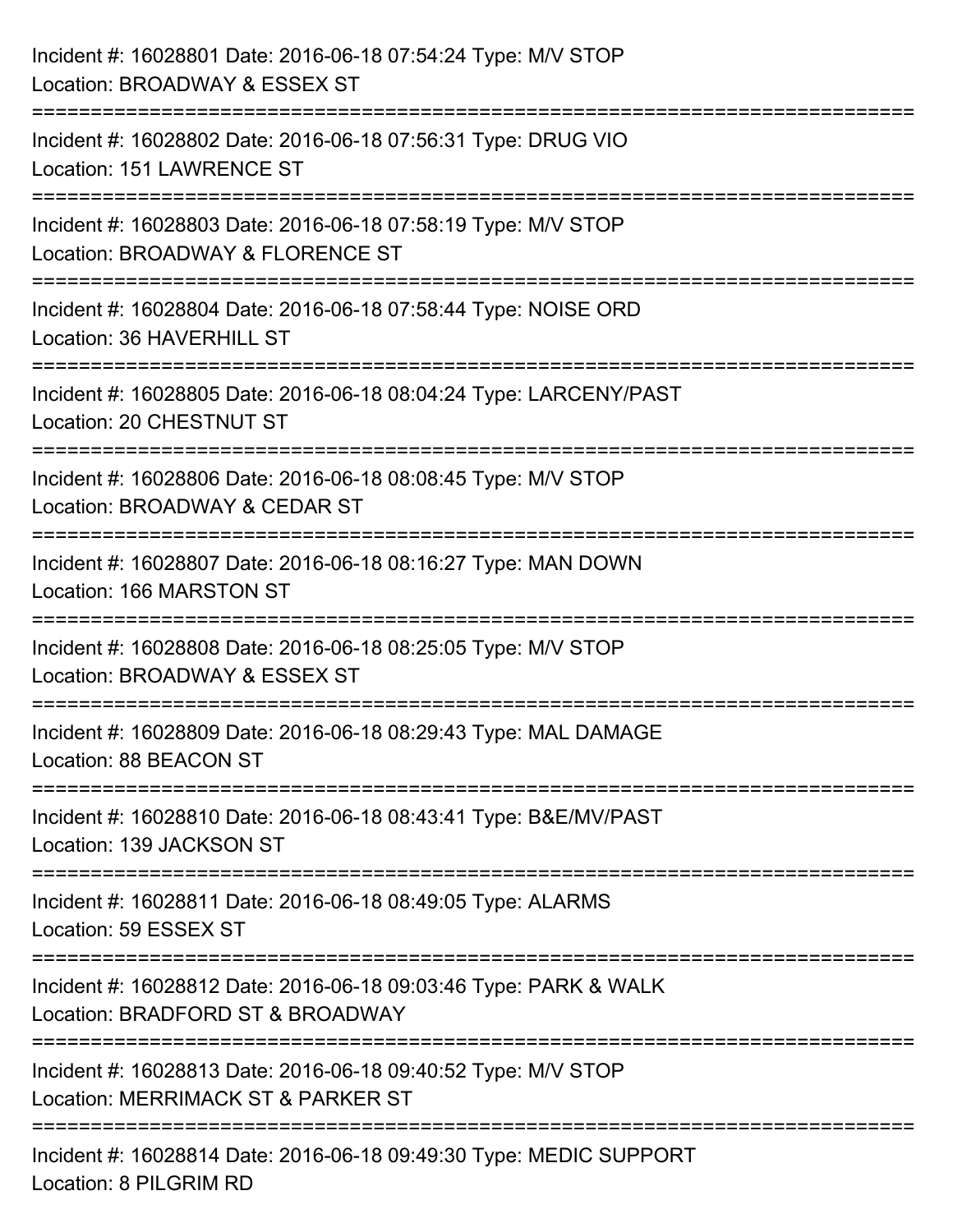| Incident #: 16028815 Date: 2016-06-18 10:01:43 Type: M/V STOP<br>Location: COMMON ST & FRANKLIN ST                                       |
|------------------------------------------------------------------------------------------------------------------------------------------|
| Incident #: 16028816 Date: 2016-06-18 10:02:28 Type: PARK & WALK<br>Location: BRADFORD ST & BROADWAY                                     |
| Incident #: 16028817 Date: 2016-06-18 10:06:45 Type: ALARM/BURG<br>Location: ESPERANZA ACADEMY / 198 GARDEN ST<br>=================      |
| Incident #: 16028818 Date: 2016-06-18 10:07:10 Type: NOISE ORD<br>Location: LAWRENCE ST & MAPLE ST                                       |
| Incident #: 16028819 Date: 2016-06-18 10:08:22 Type: AUTO ACC/NO PI<br>Location: BERKELEY ST & JACKSON ST                                |
| Incident #: 16028820 Date: 2016-06-18 10:19:22 Type: M/V STOP<br>Location: COMMON ST & HAMPSHIRE ST                                      |
| Incident #: 16028822 Date: 2016-06-18 10:24:16 Type: SUS PERS/MV<br>Location: 14 HEY ST                                                  |
| Incident #: 16028821 Date: 2016-06-18 10:24:52 Type: PARK & WALK<br>Location: MARKET ST & S UNION ST                                     |
| Incident #: 16028823 Date: 2016-06-18 10:30:35 Type: DOMESTIC/PAST<br>Location: 5 E HAVERHILL ST                                         |
| Incident #: 16028824 Date: 2016-06-18 10:36:32 Type: M/V STOP<br>Location: CENTRAL BRIDGE / null                                         |
| ======================================<br>Incident #: 16028825 Date: 2016-06-18 10:43:50 Type: M/V STOP<br>Location: BROADWAY & CANAL ST |
| Incident #: 16028826 Date: 2016-06-18 11:12:05 Type: M/V STOP<br>Location: AMESBURY ST & LOWELL ST                                       |
| Incident #: 16028827 Date: 2016-06-18 11:15:48 Type: ALARM/BURG<br>Location: ESPERANZA ACADEMY / 198 GARDEN ST                           |
| Incident #: 16028828 Date: 2016-06-18 11:15:56 Type: MAN DOWN<br><b>Location: HOLLY ST</b>                                               |

===========================================================================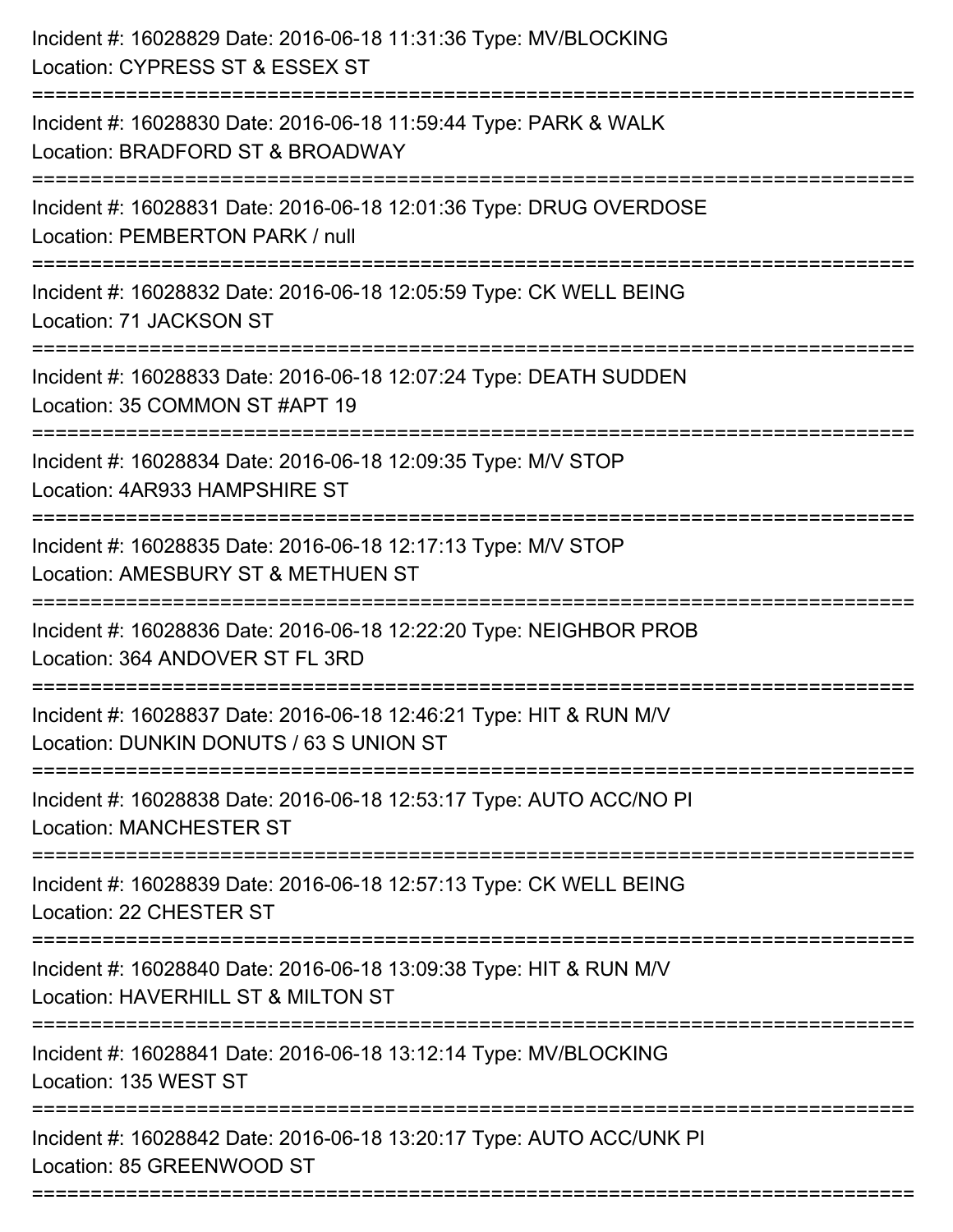Location: SUBWAY / 360 BROADWAY =========================================================================== Incident #: 16028844 Date: 2016-06-18 13:36:51 Type: B&E/MV/PAST Location: 31 ROBINSON CT =========================================================================== Incident #: 16028846 Date: 2016-06-18 13:51:40 Type: STOLEN PROP Location: WENDYS / 55 HAMPSHIRE ST =========================================================================== Incident #: 16028845 Date: 2016-06-18 13:52:58 Type: ALARM/BURG Location: INVENTORY MANAGEMENT / 15 UNION ST FL 2ND =========================================================================== Incident #: 16028847 Date: 2016-06-18 14:00:59 Type: MEDIC SUPPORT Location: 7 WINTHROP AV FL 1ST =========================================================================== Incident #: 16028848 Date: 2016-06-18 14:08:12 Type: M/V STOP Location: ERVING AV & LAWRENCE ST =========================================================================== Incident #: 16028849 Date: 2016-06-18 14:09:28 Type: MAN DOWN Location: CENTRAL BRIDGE / 0 MERRIMACK ST =========================================================================== Incident #: 16028850 Date: 2016-06-18 14:12:42 Type: M/V STOP Location: 3KX441 / ANDOVER ST & BLANCHARD ST =========================================================================== Incident #: 16028851 Date: 2016-06-18 14:15:14 Type: 911 HANG UP Location: 196 BRUCE ST FL 1ST =========================================================================== Incident #: 16028852 Date: 2016-06-18 14:17:30 Type: GUN CALL Location: MILFORD ST & UNION ST =========================================================================== Incident #: 16028853 Date: 2016-06-18 14:31:54 Type: THREATS Location: 551 LOWELL ST =========================================================================== Incident #: 16028854 Date: 2016-06-18 15:10:37 Type: DRUG OVERDOSE Location: 288 PROSPECT ST #1 =========================================================================== Incident #: 16028855 Date: 2016-06-18 15:14:04 Type: NOISE ORD Location: LAWRENCE ST & PLAYSTEAD =========================================================================== Incident #: 16028856 Date: 2016-06-18 15:17:39 Type: NOISE ORD Location: 24 OREGON AV ===========================================================================

Incident #: 16028857 Date: 2016 06 16028857 Date: 2016 07:32:24<br>.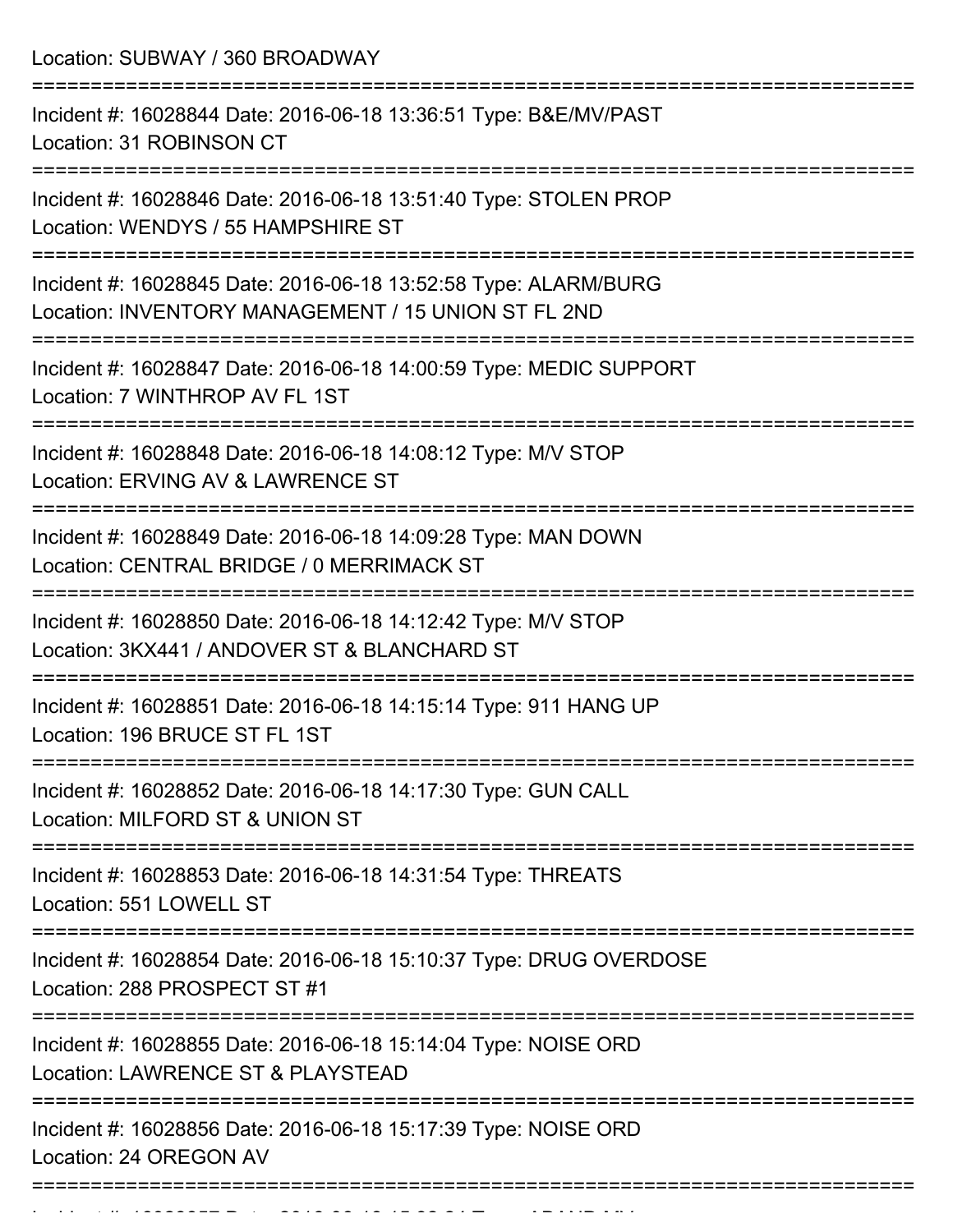| Location: 5 JENNINGS ST                                                                                                |
|------------------------------------------------------------------------------------------------------------------------|
| Incident #: 16028858 Date: 2016-06-18 15:33:06 Type: MV/BLOCKING<br>Location: 10 CORNISH ST                            |
| Incident #: 16028859 Date: 2016-06-18 15:39:47 Type: M/V STOP<br><b>Location: MARSTON ST</b>                           |
| Incident #: 16028860 Date: 2016-06-18 15:45:12 Type: SUS PERS/MV<br>Location: 192 OSGOOD ST                            |
| Incident #: 16028861 Date: 2016-06-18 15:53:36 Type: INVEST CONT<br>Location: 115 ALDER                                |
| Incident #: 16028862 Date: 2016-06-18 16:05:51 Type: MV/BLOCKING<br>Location: 45 BROMFIELD ST                          |
| Incident #: 16028863 Date: 2016-06-18 16:10:18 Type: ANIMAL COMPL<br>Location: FIVE STAR BARBERSHOP / 656 HAVERHILL ST |
| Incident #: 16028864 Date: 2016-06-18 16:13:11 Type: CK WELL BEING<br><b>Location: CENTRAL BRIDGE</b>                  |
| Incident #: 16028865 Date: 2016-06-18 16:17:59 Type: SUS PERS/MV<br>Location: TRAIN STATION / 211 MERRIMACK ST         |
| Incident #: 16028866 Date: 2016-06-18 16:22:41 Type: INVEST CONT<br>Location: 48 AMES ST                               |
| Incident #: 16028867 Date: 2016-06-18 16:24:59 Type: KEEP PEACE<br><b>Location: 2 FERGUSON ST</b>                      |
| Incident #: 16028869 Date: 2016-06-18 16:28:35 Type: LARCENY/PAST<br>Location: JIMENEZ SUPER MARKET / 117 NEWBURY ST   |
| Incident #: 16028868 Date: 2016-06-18 16:29:29 Type: NOISE ORD<br>Location: 24 OREGON AV                               |
| Incident #: 16028870 Date: 2016-06-18 16:35:11 Type: NOISE ORD<br>Location: BAILEY ST & SHAWSHEEN RD                   |
|                                                                                                                        |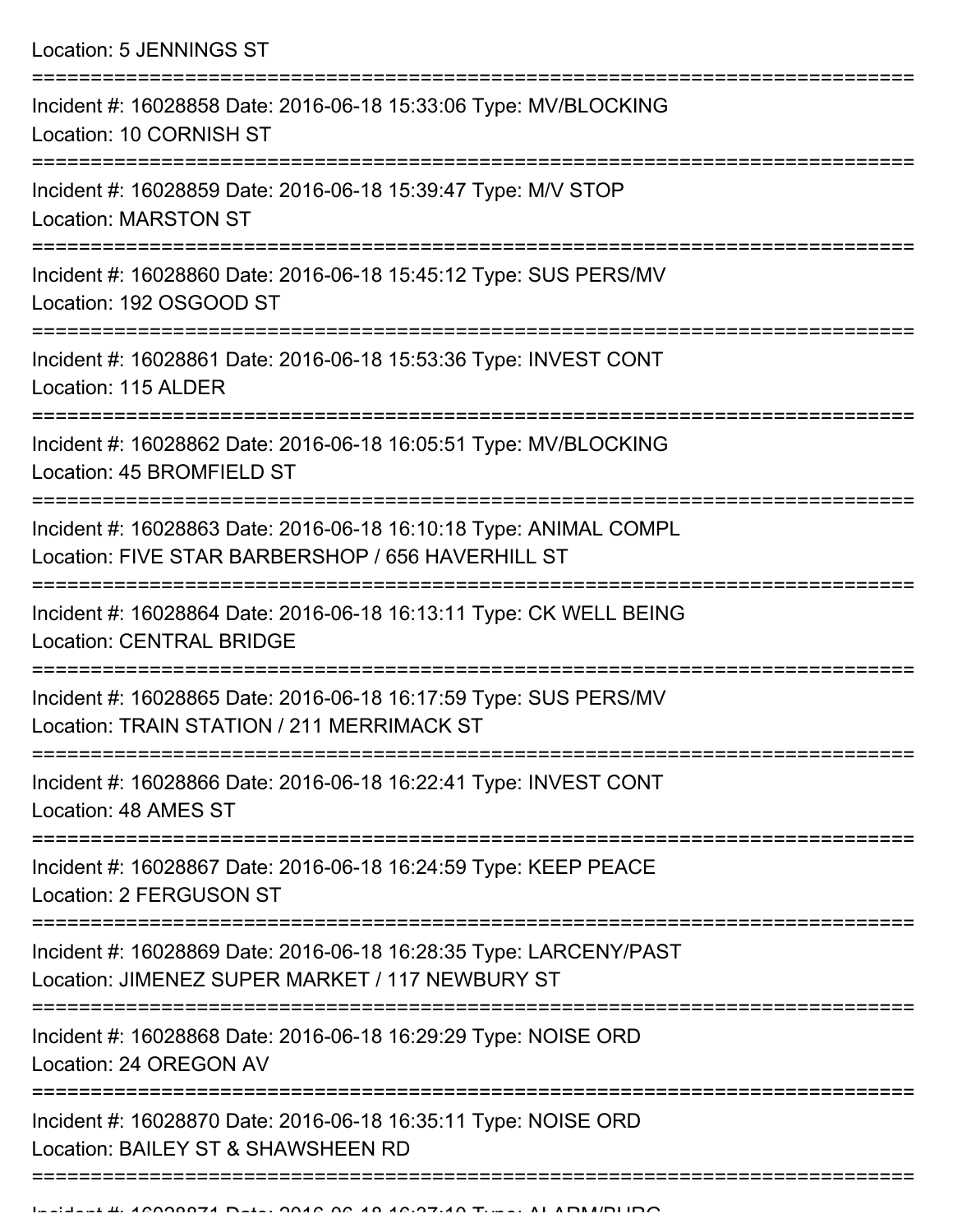Location: 355 HAVERHILL ST =========================================================================== Incident #: 16028872 Date: 2016-06-18 16:40:40 Type: DISTURBANCE Location: 147 MARGIN ST FL 2ND =========================================================================== Incident #: 16028873 Date: 2016-06-18 17:01:19 Type: LOUD NOISE Location: 100 CHESTER ST =========================================================================== Incident #: 16028874 Date: 2016-06-18 17:11:45 Type: SUS PERS/MV Location: 200 COMMON ST =========================================================================== Incident #: 16028875 Date: 2016-06-18 17:12:45 Type: NOISE ORD Location: 237 JACKSON ST =========================================================================== Incident #: 16028876 Date: 2016-06-18 17:15:40 Type: 209A/VIOLATION Location: 38 SHATTUCK ST =========================================================================== Incident #: 16028878 Date: 2016-06-18 17:24:34 Type: KEEP PEACE Location: 81 CROSS ST =========================================================================== Incident #: 16028877 Date: 2016-06-18 17:25:13 Type: NOISE ORD Location: 45 SWAN ST =========================================================================== Incident #: 16028879 Date: 2016-06-18 17:30:06 Type: AUTO ACC/NO PI Location: 359 HAVERHILL ST =========================================================================== Incident #: 16028880 Date: 2016-06-18 17:34:39 Type: NOISE ORD Location: SARATOGA ST & STEARNS AV =========================================================================== Incident #: 16028881 Date: 2016-06-18 17:43:55 Type: LOUD NOISE Location: 103 MT VERNON =========================================================================== Incident #: 16028882 Date: 2016-06-18 17:48:09 Type: NOISE ORD Location: 475 HAVERHILL ST =========================================================================== Incident #: 16028884 Date: 2016-06-18 17:49:57 Type: WARRANT SERVE Location: 63 BOWDOIN =========================================================================== Incident #: 16028883 Date: 2016-06-18 17:56:37 Type: B&E/PROG Location: 221 S UNION ST FL 3 ===========================================================================

Incident #: 16028885 Date: 2016-06-18 18:11:42 Type: DOMESTIC/PROG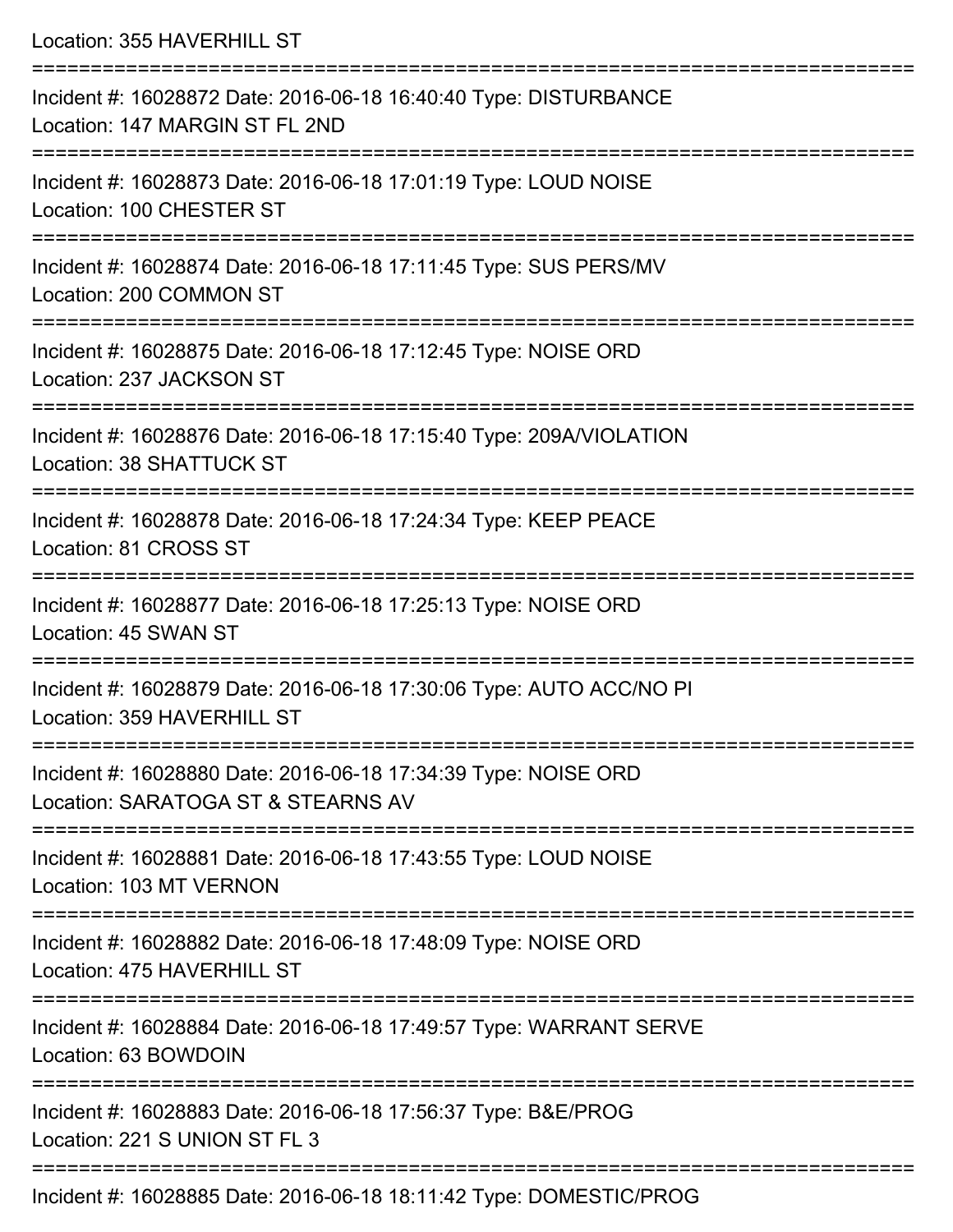| Incident #: 16028886 Date: 2016-06-18 18:13:10 Type: SUS PERS/MV<br>Location: 20 MELROSE ST                      |
|------------------------------------------------------------------------------------------------------------------|
| Incident #: 16028887 Date: 2016-06-18 18:13:40 Type: DISTURBANCE<br>Location: BROOKFIELD ST & INMAN ST           |
| Incident #: 16028888 Date: 2016-06-18 18:20:13 Type: DOMESTIC/PROG<br>Location: 9 INMAN ST #RIGHT                |
| Incident #: 16028889 Date: 2016-06-18 18:21:52 Type: NOISE ORD<br>Location: 247 BAILEY ST                        |
| Incident #: 16028890 Date: 2016-06-18 18:24:23 Type: LOUD NOISE<br><b>Location: 8 SAUNDERS ST</b>                |
| Incident #: 16028895 Date: 2016-06-18 18:35:33 Type: LARCENY/PAST<br>Location: 220 HIGH ST #3RD                  |
| Incident #: 16028891 Date: 2016-06-18 18:37:25 Type: HARASSMENT<br>Location: 813 ESSEX ST                        |
| Incident #: 16028892 Date: 2016-06-18 18:38:39 Type: NOISE ORD<br>Location: 481 HAVERHILL ST                     |
| Incident #: 16028893 Date: 2016-06-18 18:44:49 Type: AUTO ACC/NO PI<br>Location: BROADWAY LIQUORS / 434 BROADWAY |
| Incident #: 16028894 Date: 2016-06-18 18:46:38 Type: MAN DOWN<br>Location: 200 WINTHROP AV                       |
| Incident #: 16028896 Date: 2016-06-18 18:51:24 Type: DISTURBANCE<br>Location: 19 CEDAR ST                        |
| Incident #: 16028897 Date: 2016-06-18 18:53:16 Type: AUTO ACC/NO PI<br>Location: 434 BROADWAY                    |
| Incident #: 16028898 Date: 2016-06-18 19:01:54 Type: GENERAL SERV<br>Location: 19 CROSS ST                       |
| Incident #: 16028899 Date: 2016-06-18 19:12:10 Type: NOISE ORD                                                   |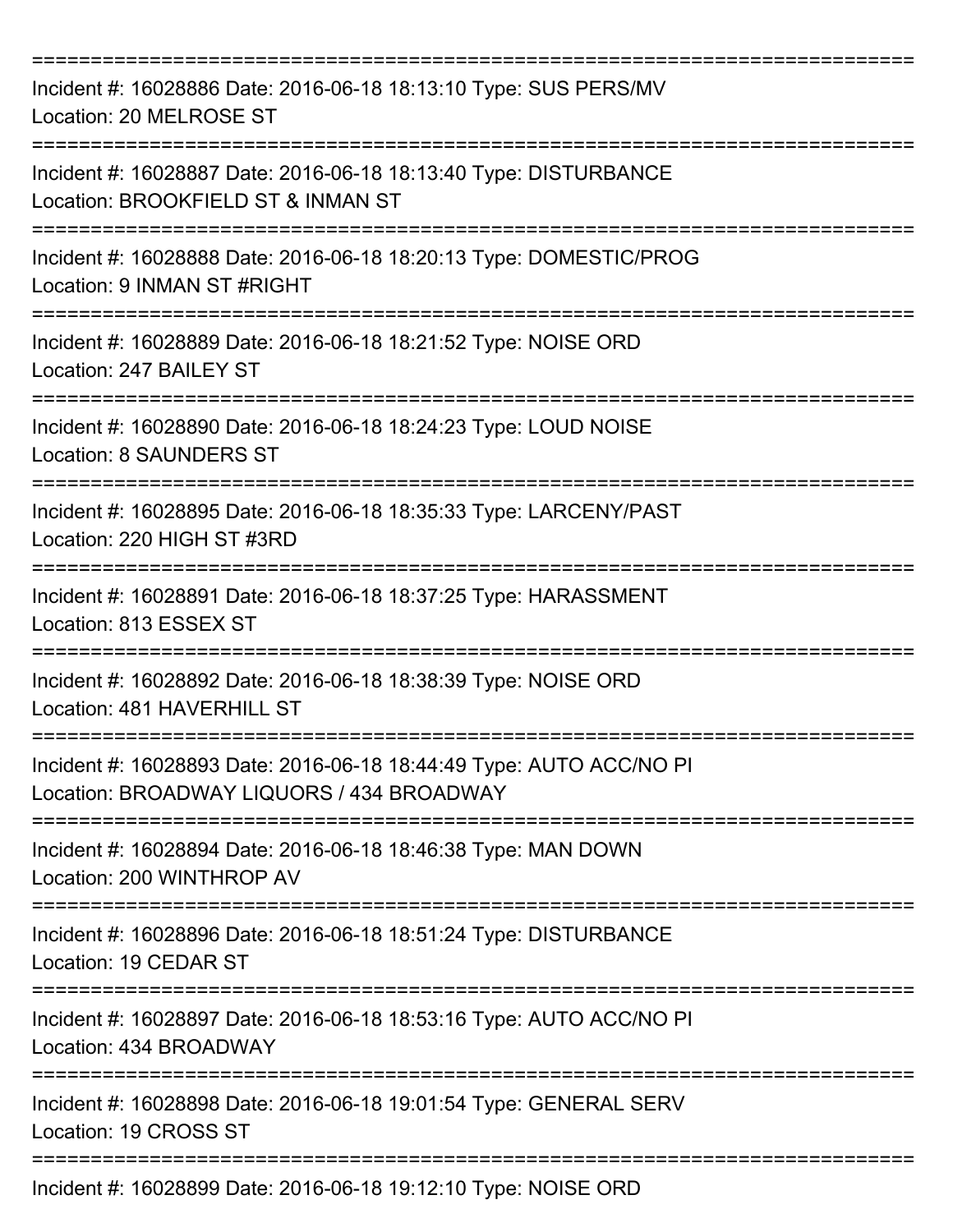| Incident #: 16028900 Date: 2016-06-18 19:15:46 Type: SUS PERS/MV<br>Location: BOOST MOBILE / 205 BROADWAY |
|-----------------------------------------------------------------------------------------------------------|
| Incident #: 16028901 Date: 2016-06-18 19:24:49 Type: NOISE ORD<br>Location: 146 BUTLER ST                 |
| Incident #: 16028902 Date: 2016-06-18 19:31:49 Type: HIT & RUN M/V<br>Location: 134 LEBANON ST            |
| Incident #: 16028903 Date: 2016-06-18 19:34:58 Type: DISTURBANCE<br>Location: 206 BROADWAY                |
| Incident #: 16028904 Date: 2016-06-18 19:49:45 Type: LOST PROPERTY<br>Location: 90 LOWELL ST              |
| Incident #: 16028905 Date: 2016-06-18 20:04:04 Type: COUNTERFEIT<br>Location: 677 ESSEX ST                |
| Incident #: 16028906 Date: 2016-06-18 20:11:25 Type: ANIMAL COMPL<br>Location: 600 HAVERHILL ST           |
| Incident #: 16028907 Date: 2016-06-18 20:15:28 Type: LOUD NOISE<br>Location: DANA & COOLIDGE              |
| Incident #: 16028908 Date: 2016-06-18 20:21:45 Type: NOISE ORD<br>Location: JACKSON ST & KENDRICK ST      |
| Incident #: 16028909 Date: 2016-06-18 20:29:41 Type: ASSIST FIRE<br>Location: BROADWAY AV                 |
| Incident #: 16028910 Date: 2016-06-18 20:32:39 Type: M/V STOP<br>Location: PARKER ST & SALEM ST           |
| Incident #: 16028911 Date: 2016-06-18 20:33:06 Type: B&E/PAST<br>Location: 54 NEWBURY ST #7               |
| Incident #: 16028912 Date: 2016-06-18 20:40:36 Type: NOISE ORD<br>Location: EVERETT ST & SANBORN ST       |
| Incident #: 16028913 Date: 2016-06-18 20:41:18 Type: NOISE ORD                                            |

 $L = L L L L$ . 4 INMANNI OT #44F FL Q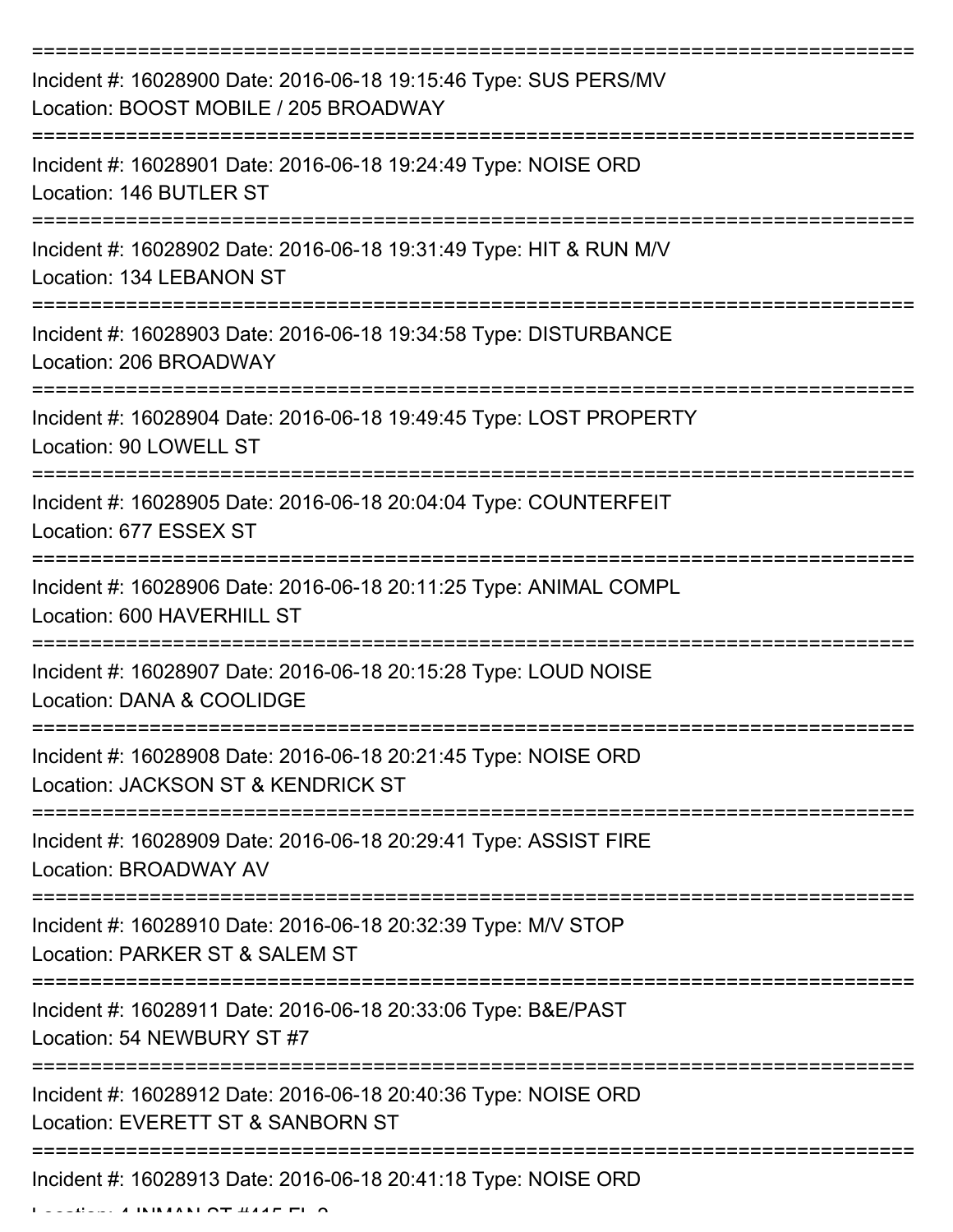| Incident #: 16028914 Date: 2016-06-18 20:41:30 Type: NOISE ORD<br>Location: 30 TRINITY ST                                         |
|-----------------------------------------------------------------------------------------------------------------------------------|
| Incident #: 16028915 Date: 2016-06-18 20:42:04 Type: NOISE ORD<br>Location: 12 SHERIDAN ST                                        |
| Incident #: 16028916 Date: 2016-06-18 20:44:34 Type: NOISE ORD<br>Location: 136 EXCHANGE ST                                       |
| Incident #: 16028917 Date: 2016-06-18 20:45:21 Type: B&E/PAST<br>Location: 31 JACKSON ST                                          |
| =========================<br>Incident #: 16028918 Date: 2016-06-18 20:48:41 Type: NOISE ORD<br>Location: BAILEY ST & SHAWSHEEN RD |
| Incident #: 16028920 Date: 2016-06-18 20:52:55 Type: SUS PERS/MV<br>Location: BAILEY & SALEM                                      |
| Incident #: 16028919 Date: 2016-06-18 20:53:12 Type: NOISE ORD<br>Location: FERRY ST & PROSPECT ST                                |
| Incident #: 16028921 Date: 2016-06-18 21:03:03 Type: NOISE ORD<br>Location: SARATOGA ST & STEARNS AV                              |
| Incident #: 16028922 Date: 2016-06-18 21:03:33 Type: NOISE ORD<br>Location: T&S CLUB / 416 PARK ST                                |
| Incident #: 16028923 Date: 2016-06-18 21:07:57 Type: NOISE ORD<br>Location: 30 TRINITY ST                                         |
| Incident #: 16028924 Date: 2016-06-18 21:13:16 Type: NOISE ORD<br>Location: 482 HAVERHILL ST                                      |
| Incident #: 16028925 Date: 2016-06-18 21:15:48 Type: NOISE ORD<br>Location: 168 UNION ST                                          |
| Incident #: 16028926 Date: 2016-06-18 21:21:52 Type: SUS PERS/MV<br>Location: 10 RIVERVIEW PL                                     |
| Incident #: 16028927 Date: 2016-06-18 21:31:55 Type: VIO CITY ORD                                                                 |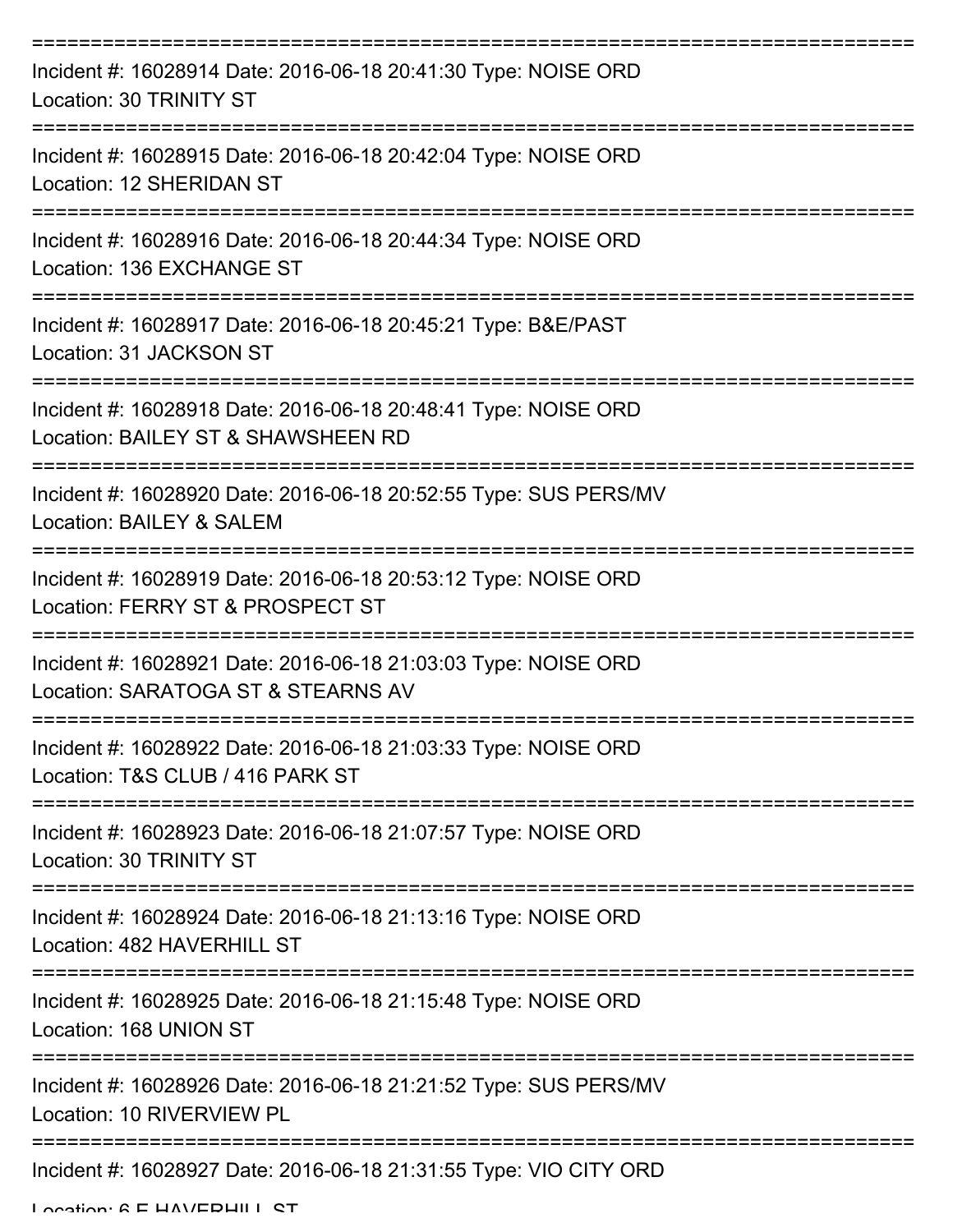| Incident #: 16028929 Date: 2016-06-18 21:32:19 Type: MISSING PERS<br>Location: 169 HAVERHILL ST #6 |
|----------------------------------------------------------------------------------------------------|
| Incident #: 16028928 Date: 2016-06-18 21:33:35 Type: NOISE ORD<br>Location: 43 SWAN ST             |
| Incident #: 16028930 Date: 2016-06-18 21:37:43 Type: LARCENY/PAST<br>Location: 74 BERKELEY ST FL 1 |
| Incident #: 16028931 Date: 2016-06-18 21:43:03 Type: NOISE ORD<br>Location: 134 MARGIN ST          |
| Incident #: 16028932 Date: 2016-06-18 21:49:47 Type: NOISE ORD<br>Location: 60 HILLSIDE AV         |
| Incident #: 16028933 Date: 2016-06-18 21:52:18 Type: NOISE ORD<br>Location: 112 FARNHAM ST         |
| Incident #: 16028934 Date: 2016-06-18 21:54:08 Type: SUS PERS/MV<br>Location: 46 STAFFORD ST       |
| Incident #: 16028935 Date: 2016-06-18 22:09:51 Type: DISTURBANCE<br>Location: PARK ST & SPRUCE ST  |
| Incident #: 16028936 Date: 2016-06-18 22:14:17 Type: NOISE ORD<br>Location: 45 ALDER ST            |
| Incident #: 16028937 Date: 2016-06-18 22:21:12 Type: DISTURBANCE<br>Location: 103 FERRY ST FL 1    |
| Incident #: 16028938 Date: 2016-06-18 22:22:24 Type: LARCENY/PAST<br>Location: 265 ANDOVER ST      |
| Incident #: 16028939 Date: 2016-06-18 22:35:10 Type: NOISE ORD<br>Location: 282 BROADWAY #REAR     |
| Incident #: 16028940 Date: 2016-06-18 22:35:35 Type: NOISE ORD<br>Location: 10 BRADFORD PL         |
| Incident #: 16028941 Date: 2016-06-18 22:36:15 Type: NOISE ORD<br>Location: MEDEOPD ST & OVEOPD ST |

Location: MEDFORD ST & OXFORD ST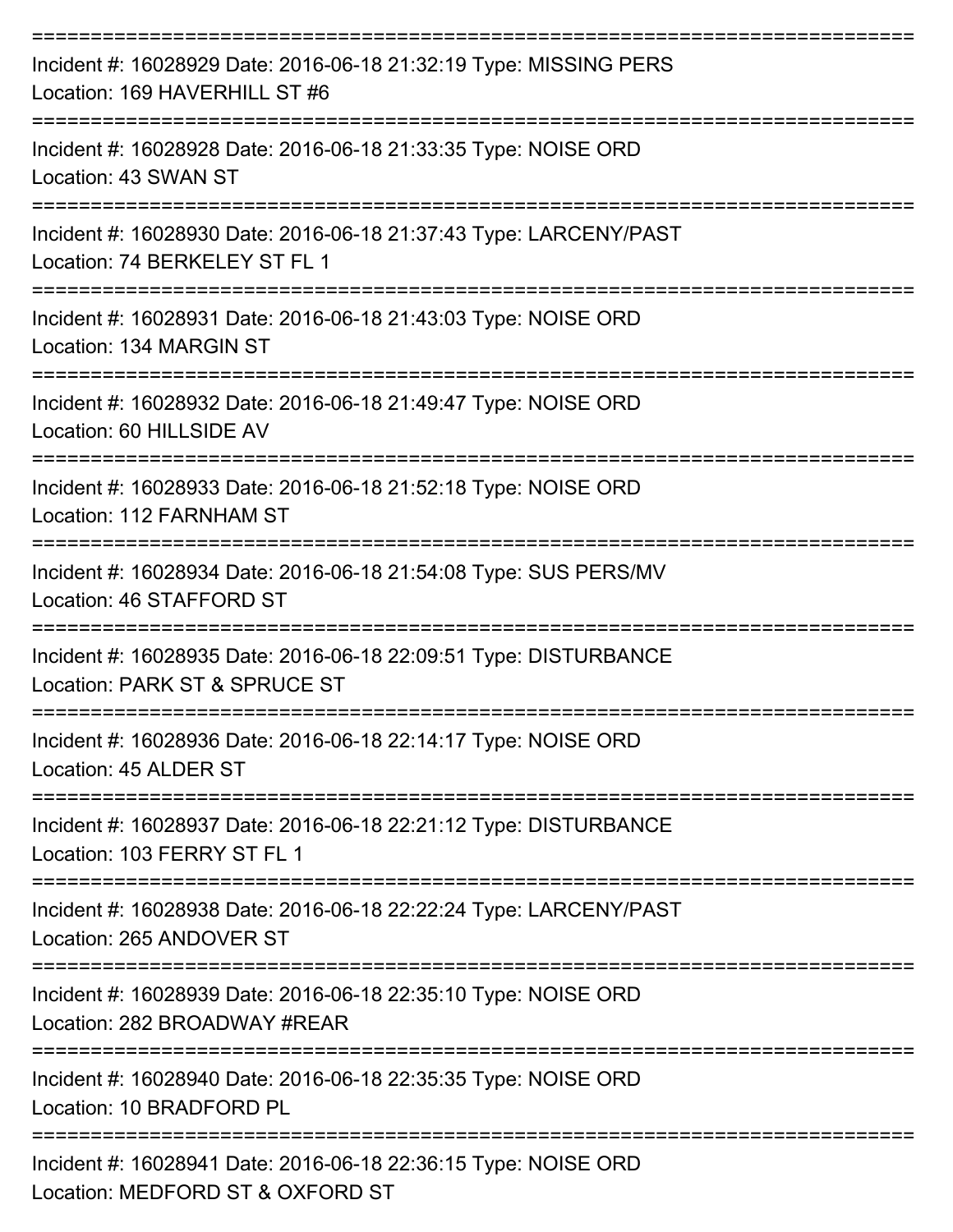| Incident #: 16028942 Date: 2016-06-18 22:37:18 Type: AUTO ACC/NO PI<br>Location: 2 WOODLAND ST                                                                                |
|-------------------------------------------------------------------------------------------------------------------------------------------------------------------------------|
| =====================================<br>Incident #: 16028943 Date: 2016-06-18 22:40:03 Type: VIO CITY ORD<br>Location: 7 WILMOT ST<br>====================================== |
| Incident #: 16028944 Date: 2016-06-18 22:45:50 Type: NOISE ORD<br>Location: 204 WILLOW ST FL 1                                                                                |
| Incident #: 16028945 Date: 2016-06-18 22:51:38 Type: STOL/MV/PAS<br>Location: 57 JACKSON ST                                                                                   |
| Incident #: 16028946 Date: 2016-06-18 22:58:14 Type: MV/BLOCKING<br>Location: 112 MARSTON ST                                                                                  |
| Incident #: 16028948 Date: 2016-06-18 23:01:06 Type: HIT & RUN M/V<br>Location: OAK ST & SHORT ST                                                                             |
| .=====================<br>Incident #: 16028947 Date: 2016-06-18 23:01:07 Type: DOMESTIC/PROG<br>Location: 50 ISLAND ST #410 FL 4                                              |
| Incident #: 16028949 Date: 2016-06-18 23:06:36 Type: NOISE ORD<br>Location: BAILEY ST & FOSTER ST                                                                             |
| Incident #: 16028950 Date: 2016-06-18 23:07:21 Type: NOISE ORD<br>Location: 410 PARK ST                                                                                       |
| Incident #: 16028951 Date: 2016-06-18 23:09:23 Type: NOISE ORD<br>Location: 278 JACKSON ST                                                                                    |
| Incident #: 16028952 Date: 2016-06-18 23:10:06 Type: NOISE ORD<br>Location: 60 HILLSIDE AV                                                                                    |
| Incident #: 16028953 Date: 2016-06-18 23:12:06 Type: NOISE ORD<br>Location: 121 BROOKFIELD ST                                                                                 |
| Incident #: 16028954 Date: 2016-06-18 23:14:23 Type: NOISE ORD<br>Location: 22 CROSS ST                                                                                       |
| Incident #: 16028955 Date: 2016-06-18 23:16:45 Type: AUTO ACC/PED<br>Location: 616 ESSEX                                                                                      |